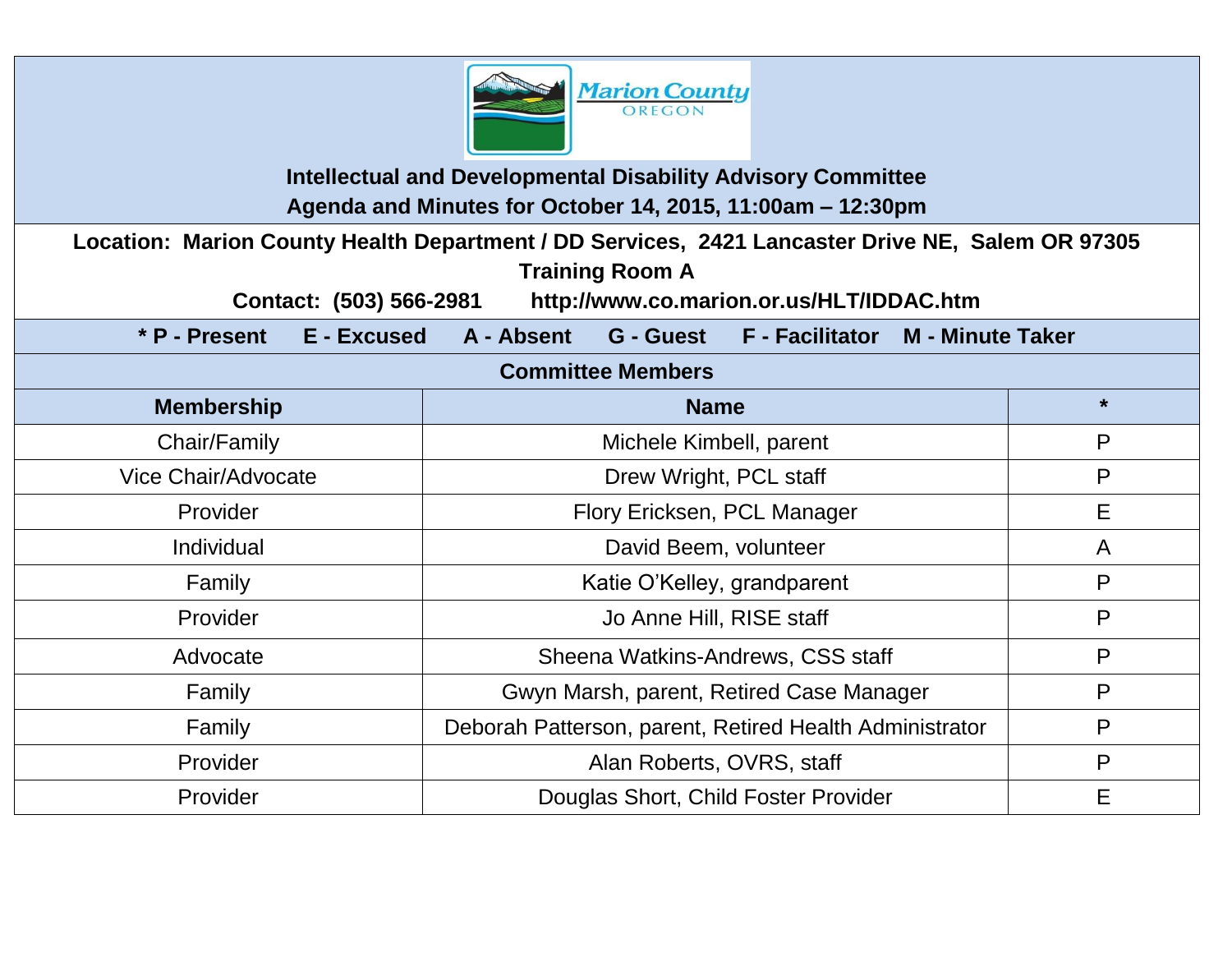

**Intellectual and Developmental Disability Advisory Committee Agenda and Minutes for October 14, 2015, 11:00am – 12:30pm**

| <b>Participants</b>                 |                                                                    |         |  |  |
|-------------------------------------|--------------------------------------------------------------------|---------|--|--|
| * P - Present<br><b>E</b> - Excused | F - Facilitator M - Minute Taker<br>A - Absent<br><b>G</b> - Guest |         |  |  |
| <b>Membership</b>                   | <b>Name</b>                                                        | $\star$ |  |  |
| <b>Health Dept</b>                  | <b>Cary Moller, Division Director</b>                              | P       |  |  |
| <b>CDDP</b>                         | Dawn Alisa Sadler, Supervisor                                      | P       |  |  |
| <b>CDDP</b>                         | Dana Van Haverbeke, Supervisor                                     | E       |  |  |
| CDDP/Region 3                       | Kim Dullmeyer, Supervisor                                          | E       |  |  |
| <b>CDDP</b>                         | Patty Roth, DD Specialist 2                                        | P       |  |  |
| <b>CDDP</b>                         | Karin Perkins, DD Specialist 2                                     | P       |  |  |
| <b>CDDP</b>                         | Mariah Boyd, DD Department Specialist 2                            | M       |  |  |
|                                     |                                                                    |         |  |  |
|                                     |                                                                    |         |  |  |
|                                     |                                                                    |         |  |  |
|                                     |                                                                    |         |  |  |
|                                     |                                                                    |         |  |  |
|                                     |                                                                    |         |  |  |
|                                     |                                                                    |         |  |  |
|                                     |                                                                    |         |  |  |
|                                     |                                                                    |         |  |  |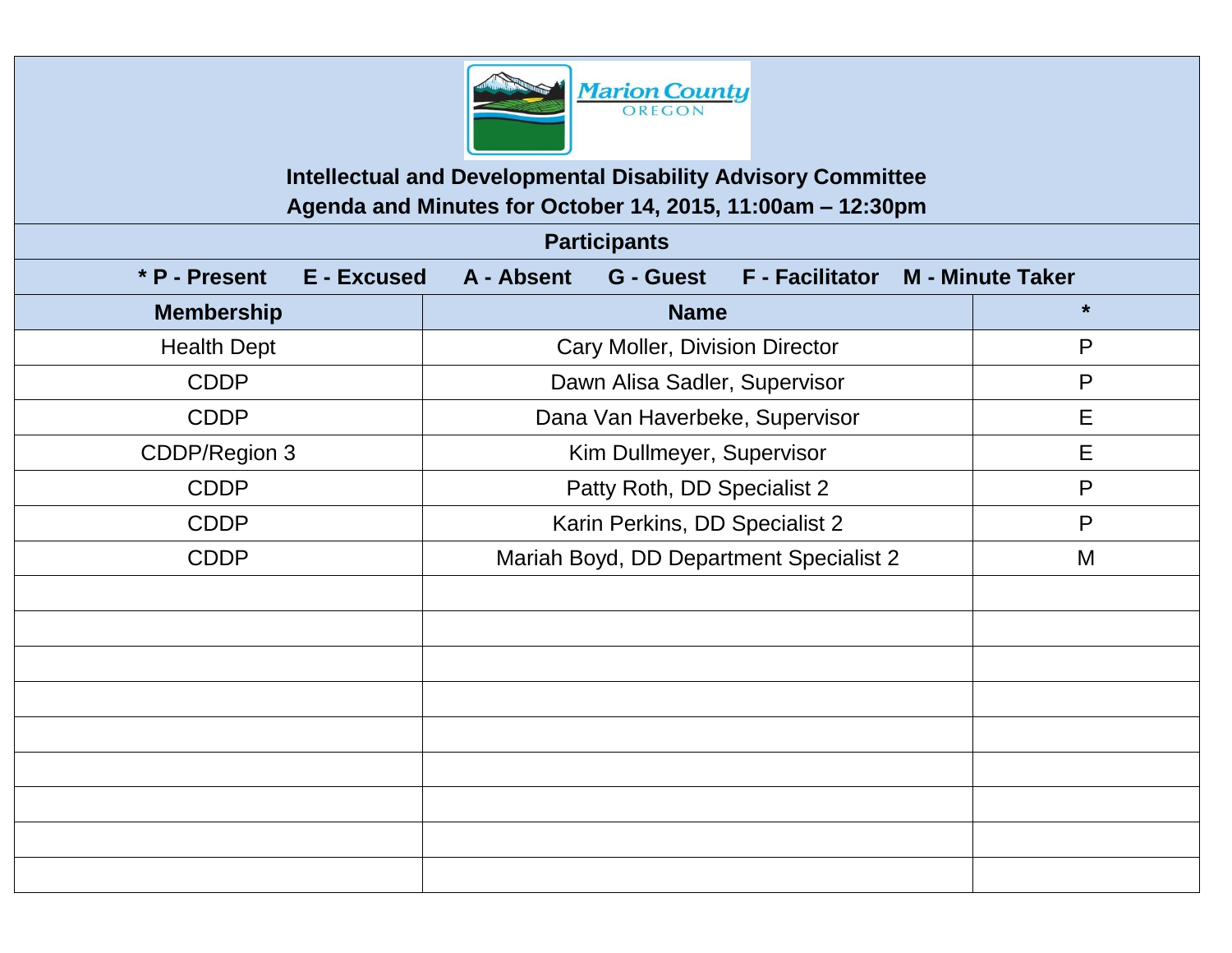

## **Intellectual and Developmental Disability Advisory Committee Agenda and Minutes for October 14, 2015, 11:00am – 12:30pm**

**Location: Marion County Health Department / DD Services, 2421 Lancaster Drive NE, Salem, OR 97305 Training Room A**

**Contact: (503) 566-2981 http://www.co.marion.or.us/HLT/IDDAC.htm**

| Agenda Item                      | Lead Person                   | <b>Start Time</b> | <b>Minutes</b> |
|----------------------------------|-------------------------------|-------------------|----------------|
| <b>Welcome and Introductions</b> | <b>Michele Kimbell, Chair</b> | 11:00 AM          |                |

## **Item Description » Welcome / Introductions / Minute Approval**

Welcome Committee members and participants. Introduce Committee members, Marion County Community Developmental Disability Program (CDDP) staff, and other participants. Review/approval of prior meeting's minutes.

## **Item Minutes »**

- Call to order at 11:04 am.
- Deborah Patterson motioned to pass the September 9, 2015 minutes, Michele Kimbell seconded the motion and the group agreed, minutes have been passed.

| <b>Working Session</b>                                                                                                           |  | 11:05 AM | 30 |  |  |
|----------------------------------------------------------------------------------------------------------------------------------|--|----------|----|--|--|
|                                                                                                                                  |  |          |    |  |  |
|                                                                                                                                  |  |          |    |  |  |
| <b>Item Description</b> »                                                                                                        |  |          |    |  |  |
| a) Customer survey questions – Karin (handout).                                                                                  |  |          |    |  |  |
| b) Move to resignation of David Beem - Michele.                                                                                  |  |          |    |  |  |
| c) Update on membership of new committee members.                                                                                |  |          |    |  |  |
| $\mathbf{A}$ is a set of the contract of $\mathbf{A}$ is a set of $\mathbf{A}$ is a set of $\mathbf{A}$ is a set of $\mathbf{A}$ |  |          |    |  |  |

d) Employment Lawsuit Settlement – Dawn-Alisa (handout)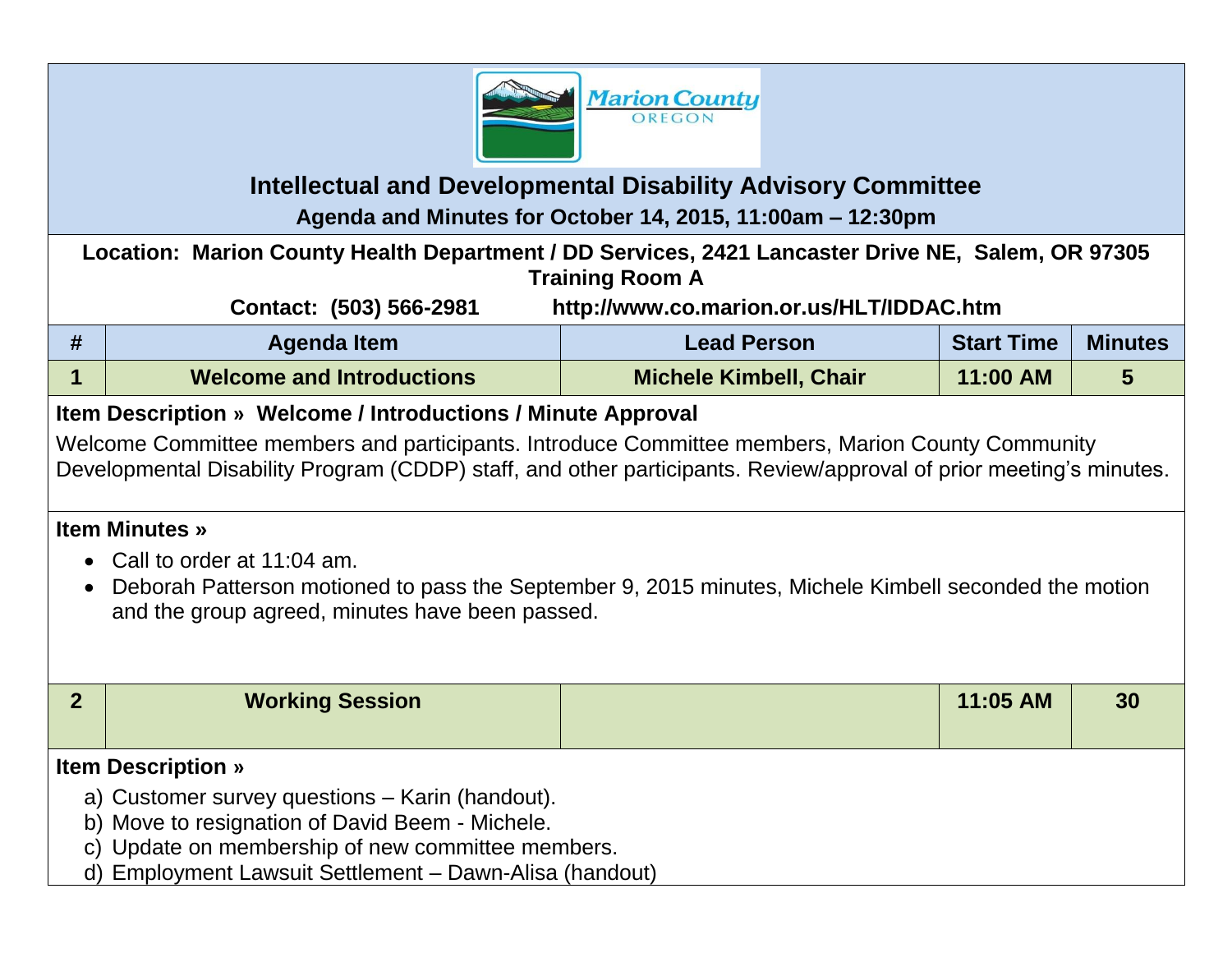## **Item Minutes »**

- a) Karin handed out the customer service questions and spoke about their significance in helping to better the services provided. Karin read the questions and asked for feedback from the committee members. JoAnne Hill asked if there is a place to include more detail than just a yes or no answer, Deborah Patterson asked if the questionnaires were for all ages, Drew Wright asked how often they are being done, Gwyn Marsh wanted to know who was helping the individual fill out the survey, Michele Kimbell asked who reviews them, and the majority were questioning if the survey would work for both adults and children. Dawn-Alisa and Karin Perkins explained that the surveys can be modified if needed, they are required every two years but are sent out every year, anyone who the individual chooses can assist them in filling out the survey, Marion County reviews them as well as the state, and they will be looking into adding a comment box for further details on the questions. JoAnne Hill also requested that the question if someone wants a job should be added and Sheena Watkins-Andrews suggested adding a photo symbol like a thumbs up or thumbs down to the survey.
- b) Cary Moller looked at the Bylaws and stated that his spot can be considered vacant if there are 3 consecutive meetings missed without cause.
- c) Dawn-Alisa Sadler has sent the applications of interested individuals through the formal process and those being considered will need to meet with the board.
- d) Dawn-Alisa went through the key points of the settlement, highlighting some information on the lawsuit and the history of employment first in Oregon as well as the deadlines that need met for placements in community integrated employment. Alan Roberts highlighted the roll of vocational rehabilitation in the employment process, and JoAnne Hill offered encouraging input on seeing individuals with higher needs levels finding community integrated employment.

| <b>Educational Session</b>                                            |  | $11:38$ AM |  |  |  |
|-----------------------------------------------------------------------|--|------------|--|--|--|
| <b>Item Description</b> »                                             |  |            |  |  |  |
| a) Marion County CDDP review Final Report 2012 – Dawn-Alisa (handout) |  |            |  |  |  |
| <b>b)</b> $Q/A$ – Current plan - November                             |  |            |  |  |  |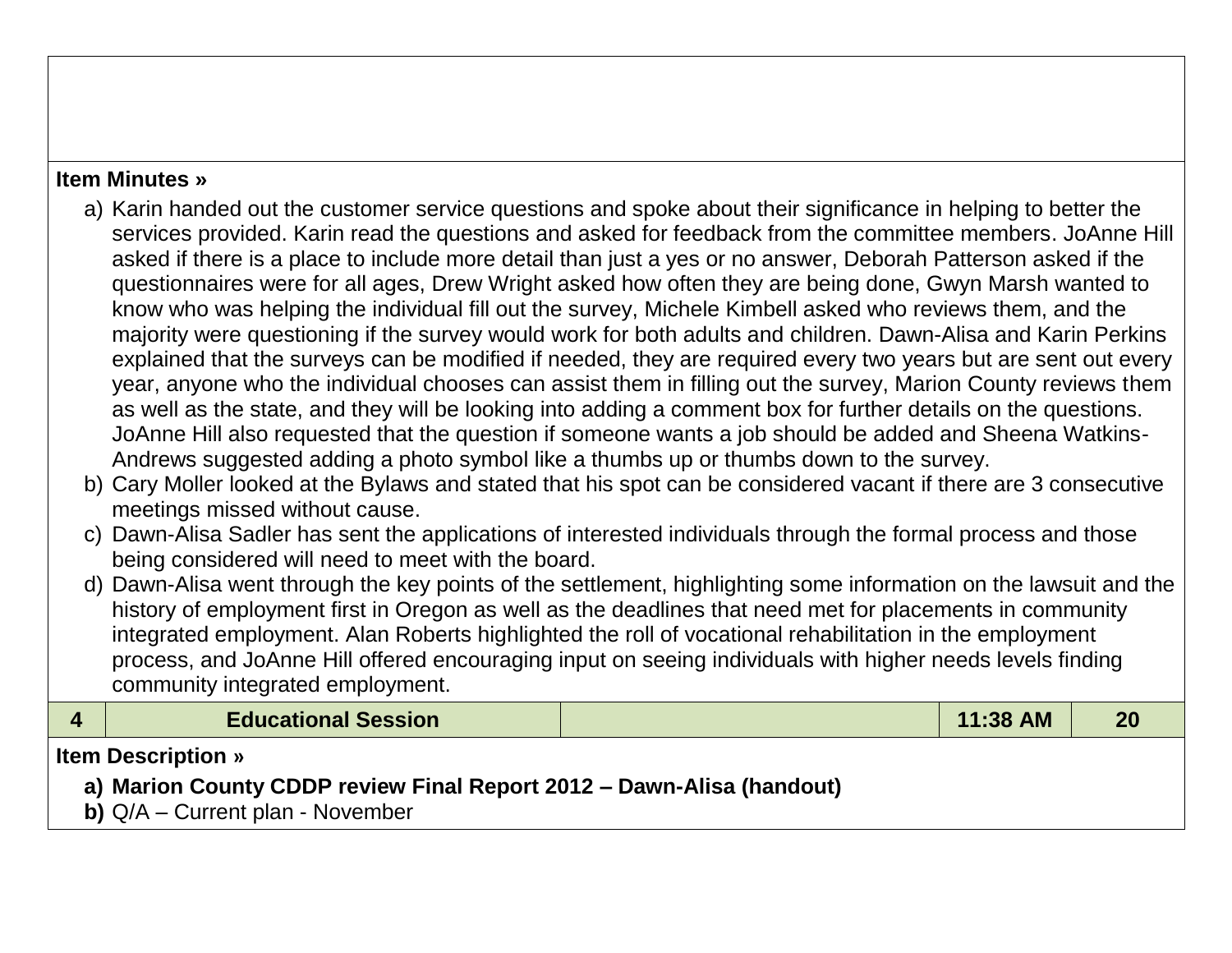| <b>Item Minutes »</b><br>a) Dawn-Alisa Sadler read through the Marion County CDDP review, highlighting the areas of excellence along                                                                                                                                     |                                                                                                                                                                                                                                                                                                                            |                               |          |                |  |
|--------------------------------------------------------------------------------------------------------------------------------------------------------------------------------------------------------------------------------------------------------------------------|----------------------------------------------------------------------------------------------------------------------------------------------------------------------------------------------------------------------------------------------------------------------------------------------------------------------------|-------------------------------|----------|----------------|--|
|                                                                                                                                                                                                                                                                          | with the areas for improvement and what had already been done or is planning to be done to meet those<br>expectations. Such as moving to all electronic case notes instead of hand written ones so that they are more                                                                                                      |                               |          |                |  |
|                                                                                                                                                                                                                                                                          | legible. Dawn-Alisa also explained that Marion County is transitioning to scanning in their files and using less                                                                                                                                                                                                           |                               |          |                |  |
| b)                                                                                                                                                                                                                                                                       | paper so that in the long run it is a more efficient process for everyone.<br>The committee decided to review the $Q/A$ – Current plan at the November meeting.                                                                                                                                                            |                               |          |                |  |
| $5\phantom{1}$                                                                                                                                                                                                                                                           | <b>Break Session</b>                                                                                                                                                                                                                                                                                                       |                               | 11:55 AM | 5 <sup>5</sup> |  |
|                                                                                                                                                                                                                                                                          | <b>Item Description</b> » The Group will break and grab lunch.                                                                                                                                                                                                                                                             |                               |          |                |  |
| $5\phantom{1}$                                                                                                                                                                                                                                                           | <b>Announcements and Updates</b>                                                                                                                                                                                                                                                                                           | <b>Michele Kimbell, Chair</b> | 12:00 PM | <b>20</b>      |  |
|                                                                                                                                                                                                                                                                          | <b>Item Description »</b>                                                                                                                                                                                                                                                                                                  |                               |          |                |  |
|                                                                                                                                                                                                                                                                          | a) Website Committee will show the County Website Changes by doing the walkthrough.                                                                                                                                                                                                                                        |                               |          |                |  |
|                                                                                                                                                                                                                                                                          | <b>Item Minutes »</b>                                                                                                                                                                                                                                                                                                      |                               |          |                |  |
|                                                                                                                                                                                                                                                                          | a) The committee agreed to move the website walkthrough to the December meeting.                                                                                                                                                                                                                                           |                               |          |                |  |
| 6                                                                                                                                                                                                                                                                        | <b>Action Items</b>                                                                                                                                                                                                                                                                                                        |                               | 12:20PM  | $5\phantom{.}$ |  |
|                                                                                                                                                                                                                                                                          | <b>Item Description »</b>                                                                                                                                                                                                                                                                                                  |                               |          |                |  |
| a) Presentation for the Health Advisory Board on clients' experiences (bring to October meeting)<br>b) Update on Employment Systems Change Committee - Patty<br>c) November IDDAC meeting, move to November 18 <sup>th</sup> or adjourn until December 9 <sup>th</sup> . |                                                                                                                                                                                                                                                                                                                            |                               |          |                |  |
| <b>Item Minutes »</b>                                                                                                                                                                                                                                                    |                                                                                                                                                                                                                                                                                                                            |                               |          |                |  |
| a) The work group awareness meeting was a success and the group was able to come up with a lot of different<br>ways to help make people aware for disability awareness month in March. They will have a proposal for the<br>Health Advisory Board in December.           |                                                                                                                                                                                                                                                                                                                            |                               |          |                |  |
|                                                                                                                                                                                                                                                                          | b) Employment System Changes committee is looking to help educate individuals and families on the transition<br>from sheltered workshops to community employment. Looking to put more focus on individuals with higher<br>needs and helping them and their support systems understand that employment is for everyone. The |                               |          |                |  |
| committee will be offering quarterly forums that will be interactive and have guest speakers that can help<br>explain the process.                                                                                                                                       |                                                                                                                                                                                                                                                                                                                            |                               |          |                |  |